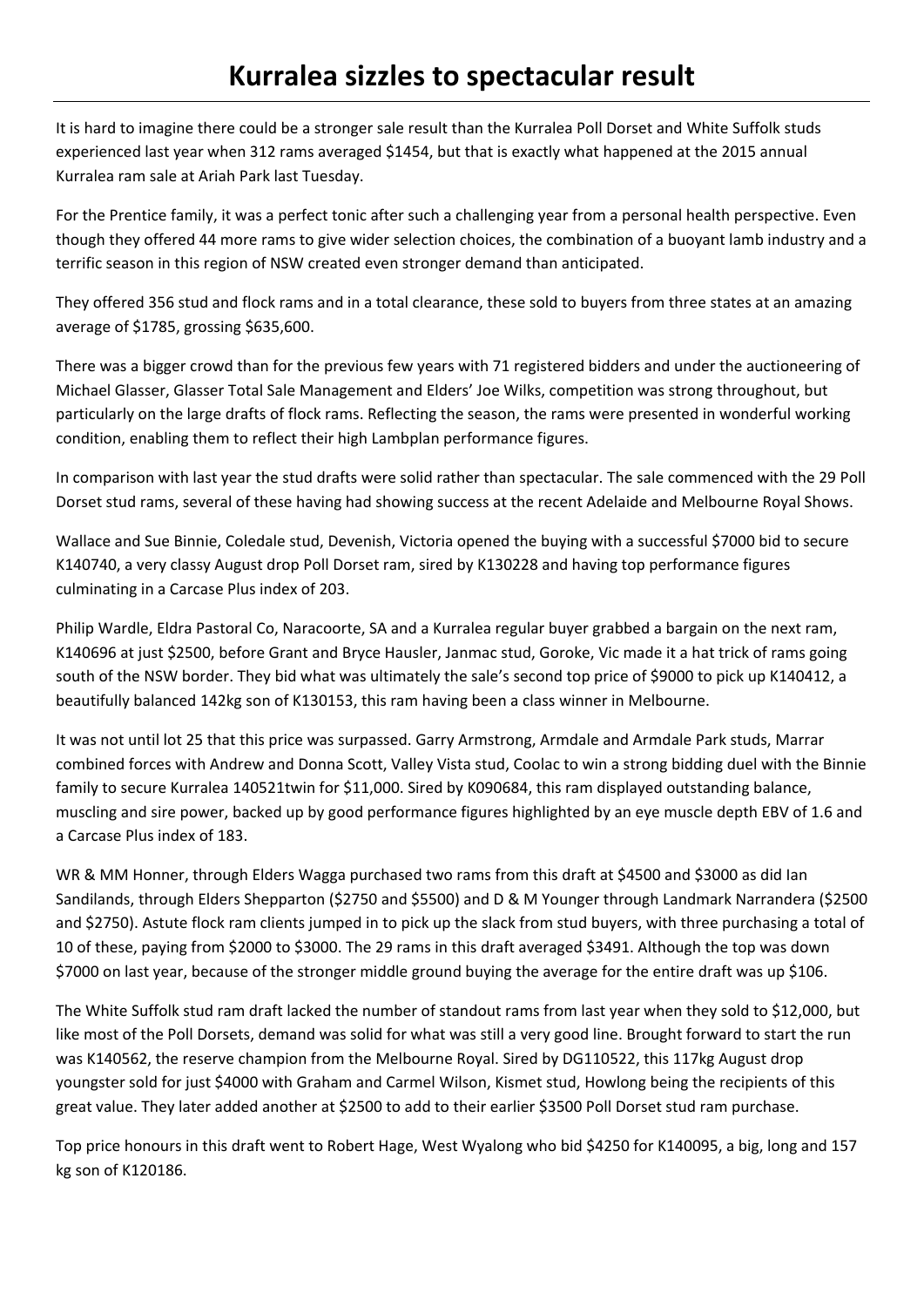Tim and Marianne Ferguson, Mallee Park stud, Hopeton, Vic picked up one at \$3000, adding to the \$3000 Poll Dorset ram purchased earlier to also be multiple breed stud ram purchasers. Again, flock ram buyers did not hesitate to grab rams the stud buyers missed. The 16 rams in this draft averaged \$2309, down on last year's \$3838 average.

That was the only decline in price from last year as the flock ram drafts sizzled, such was the strength of competition. The power and buying numbers required by two buying accounts was the big driver of this demand.

This was headed by Australian Food & Ag, formally FS Falkiner & Sons Pty Ltd, buying through Elders Deniliquin who have been major purchasers at Kurralea for many years, this year being no exception. Justin Campbell, Boonoke and David Marshall, Burrabogee did the bidding this year to purchase a total of 123 superb quality rams, 56 from the Poll Dorsets and 67 from the White Suffolks. They paid from \$1400 to \$1750, putting a very strong floor in the sale.

Knowing the breeding quality and performance of these Kurralea genetics another major agricultural organisation attended to purchase 70 rams; 14 Poll Dorsets and 56 White Suffolks paying from \$1400 to \$1700.

However, these two buying accounts did not have it all their own way. Matt Dart, DB Ag, Ariah Park was back again to bid strongly, purchasing 16 rams from \$1500 to \$1800, picking up eight from each breed. BFB Pty Ltd, Temora paid from \$1600 to \$1700 to purchase their 16 pick Poll Dorsets.

Springbank Unit Trust and buying through J Keady & Co, Cowra paid the top of \$2100 in the Poll Dorset flock ram draft while purchasing six of the best at an average of \$1850. Also strong on the Poll Dorsets was CW Mattiske & Co, through RCA Wagga, who purchased 11 to \$2000 from this line, plus three from the stud draft to \$2500; their total of 14 rams averaging \$1986. Similarly Poinsete Pty Ltd, buying through Landmark Wagga purchased nine rams from both Poll Dorset drafts, paying to \$2000 and averaging \$1811.

Greg Moncrieff, Greg Moncrieff Agencies, Condobolin is a very strong supporter of Kurralea genetics and regularly attends with, or on behalf of several clients from his area. He is also one who is very alert to the great value that can be attained in the stud drafts for his commercial clients. One is Bill Ramsey who purchased four of the Poll Dorset stud draft from \$2250 to \$3000, plus three of the better White Suffolk flock rams at \$1600 each, averaging \$2221 for the seven.

Another of Greg's clients, McDonald Bros, purchased six of the White Suffolk stud draft from \$1750 to \$2000, then added another nine from the White Suffolk flock ram draft, their 15 rams averaging \$1747 in great value buying considering the quality.

Greg Moncrieff and Bill Ramsey combined to successfully bid \$1600 for the first ram in the lot 100 pen of three rams in the flock ram drafts. The Prentice family donated the proceeds from this ram to Can Assist, an organisation that as its name suggests, assists cancer patients, having experienced that again first hand when Ben's wife Lucy was diagnosed this year and has undergone extensive and hopefully successful treatment.

The 160 Poll Dorset flock ram draft averaged \$1640, while the 151 White Suffolks were not far behind, averaging \$1556.

## Sale Summary

|         | Poll Dorsets |          |              |        | White Suffolks |          |              |        |
|---------|--------------|----------|--------------|--------|----------------|----------|--------------|--------|
|         | Stud         |          | <b>Flock</b> |        | Stud           |          | <b>Flock</b> |        |
|         | 2015         | 2014     | 2015         | 2014   | 2015           | 2014     | 2015         | 2014   |
| Offered | 29           | 28       | 160          | 134    | 16             | 17       | 151          | 135    |
| Sold    | 29           | 26       | 160          | 134    | 16             | 17       | 151          | 135    |
| Top     | \$11,000     | \$18,000 | \$2100       | \$1600 | \$4250         | \$12,000 | \$1800       | \$1500 |
| Average | \$3491       | \$3385   | \$1640       | \$1187 | \$2309         | \$3838   | \$1556       | \$1047 |